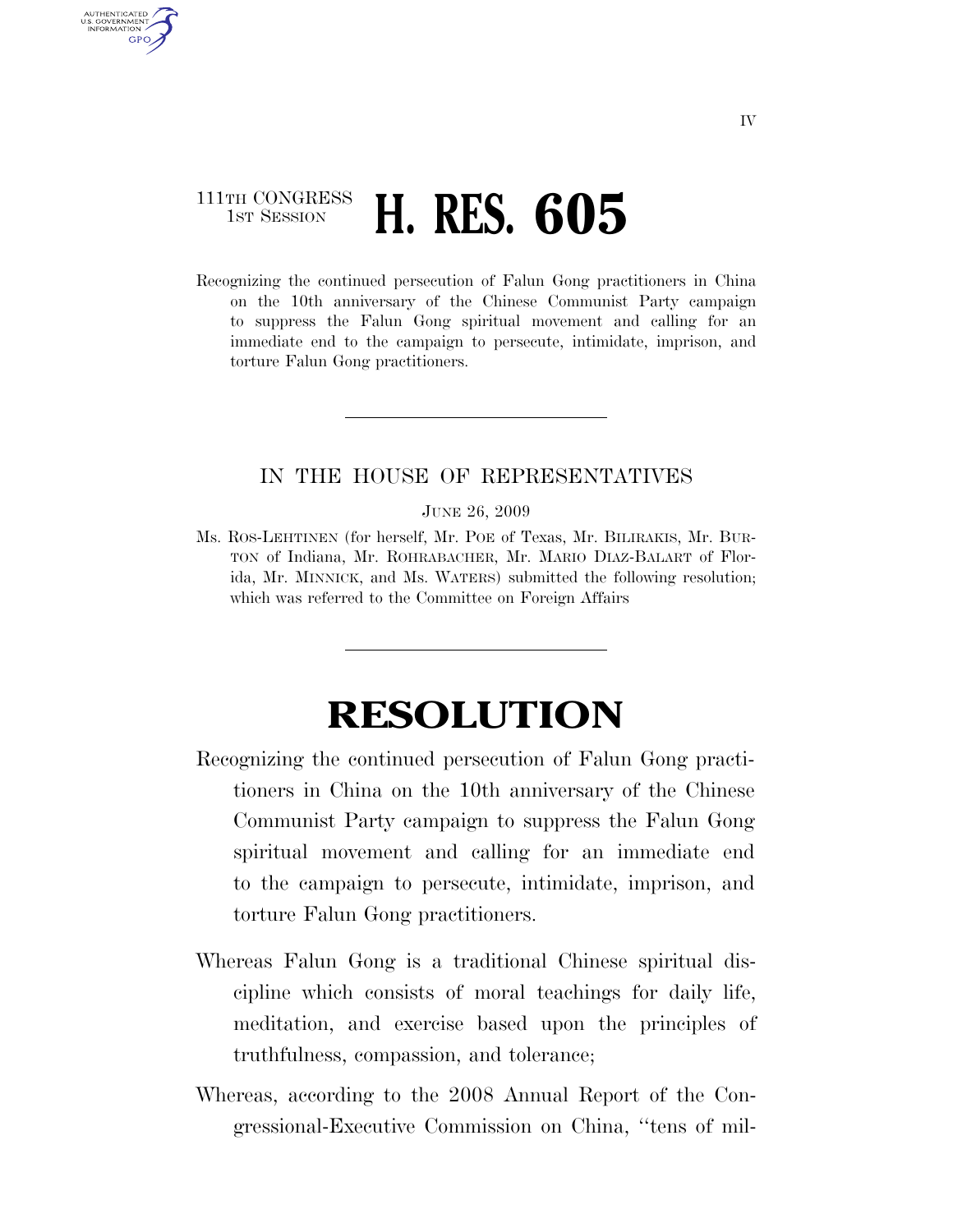lions of Chinese citizens practiced Falun Gong in the 1990s and adherents to the spiritual movement inside of China are estimated to still number in the hundreds of thousands despite the government's ongoing crackdown.'';

- Whereas in 1996, Falun Gong books were banned in China and state media began a campaign criticizing Falun Gong;
- Whereas in 1998 and 1999, Chinese police began disrupting Falun Gong morning exercises in public parks and began searching the homes of Falun Gong practitioners;
- Whereas, on April 25, 1999, over 10,000 Falun Gong practitioners gathered outside the State Council Office of Petitions in Beijing, next to the Communist Party leadership compound, to request that arrested Falun Gong practitioners be released, the ban on publication of Falun Gong books be lifted, and that Falun Gong practitioners be allowed to resume their activities without government interference;
- Whereas on the same day, immediately after then-Prime Minister Zhu Rongji met with Falun Gong representatives in his office and agreed to the release of arrested practitioners, Communist Party Chairman Jiang Zemin criticized Zhu's actions and stated that the Communist Party must ''defeat'' Falun Gong in order to ''avoid becoming a laughing stock.'';
- Whereas, on June 10, 1999, Jiang Zemin ordered the creation of the 6–10 office, an extrajudicial security apparatus, given the mandate to "eradicate" Falun Gong;
- Whereas, on July 20, 1999, Chinese police began arresting leading Falun Gong practitioners;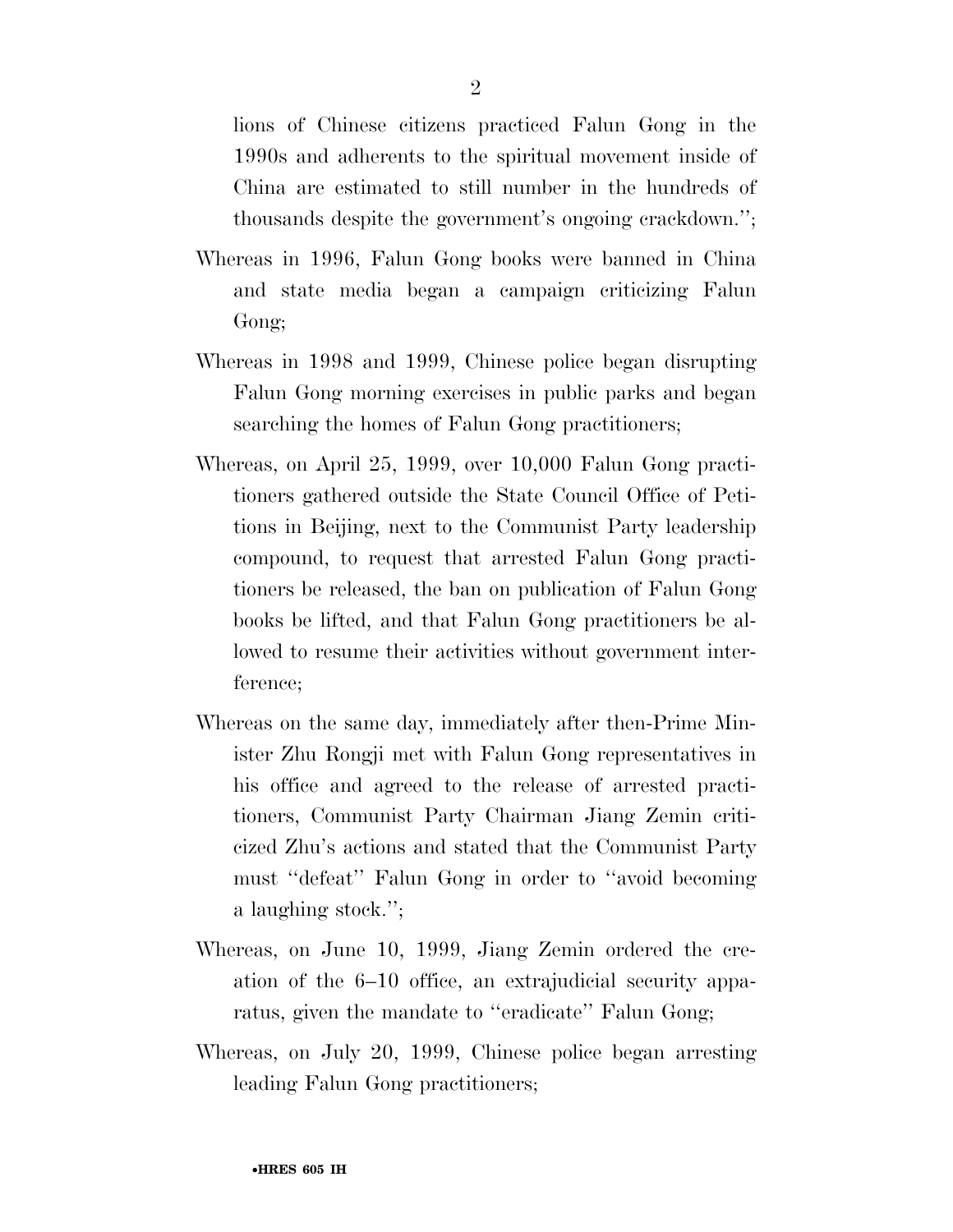- Whereas, on July 22, 1999, Chinese state media began a major propaganda campaign to ban Falun Gong for ''disturbing social order'' and warning Chinese citizens that the practice of Falun Gong was illegal;
- Whereas in October 1999, Party Chairman Jiang Zemin, according to western press articles, ''ordered that Falun Gong be branded as a 'cult', and then demanded that a law be passed banning cults'', the term ''evil cult'' was subsequently utilized by Chinese authorities to undercut public sympathy in China for Falun Gong and to play upon Western fears of cult movements;
- Whereas Chinese authorities have devoted extensive time and resources over the past decade, both at home and abroad, to distributing false propaganda claiming that Falun Gong is a suicidal and militant ''evil cult'' rather than a spiritual movement which draws upon traditional Chinese concepts of meditation and exercise;
- Whereas Chinese official harassment of Falun Gong practitioners has extended to interfering with the exercise of the constitutional rights of assembly and free speech by United States citizens and lawful permanent residents within the boundaries of the United States, including the physical assault on Mr. Sheng Mei on October 22, 2000, in San Francisco's China Garden Park ''by a mob of thugs who shouted allegations about Falun Gong practitioners identical to those published in various Chinese government-controlled newspapers'' while he was distributing Falun Gong literature, the physical assault on Falun Gong practitioner Bill Fang outside the Consulate of the People's Republic of China in Chicago on September 7, 2002, by an assailant with reported ties to the Chinese Government who pleaded guilty to battery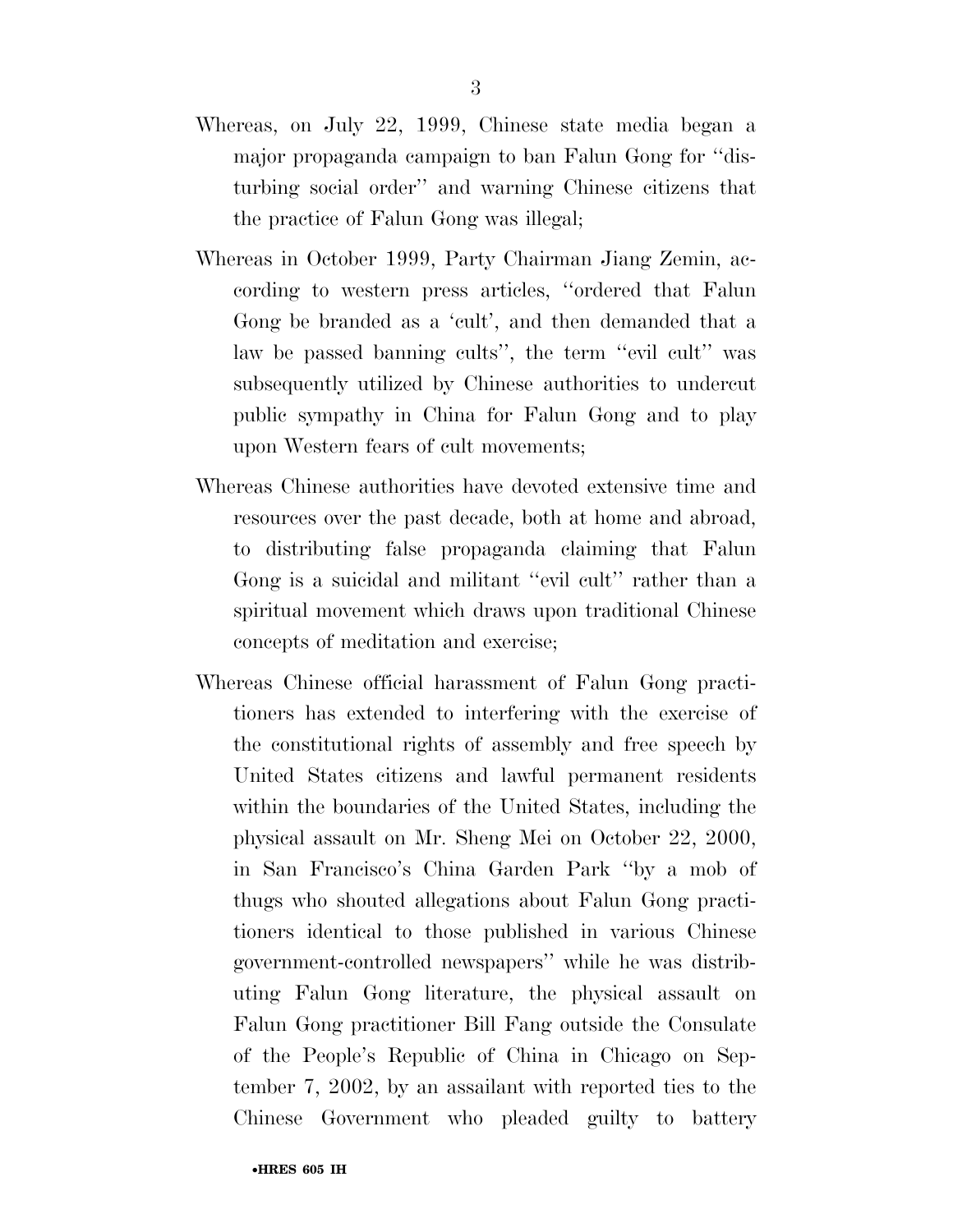charges in the Circuit Court of Cook County, and the physical assault on May 19, 2008, on United States citizen Judy Chen, the mother of two United States Marines then serving in Iraq, outside the public library in Flushing, New York, by individuals who also have reported links to the Chinese Government;

- Whereas, on October 18, 2005, highly respected human rights attorney Gao Zhisheng wrote a letter to Chinese Communist Party Chairman Hu Jintao and Premier Wen Jiabao calling for an end to the persecution of Falun Gong and Chinese authorities, in response, closed his law office and took away his law license, with Chinese security forces suspected of being directly involved in Mr. Gao's disappearance on February 4, 2009;
- Whereas Gao Zhisheng's family has subsequently been granted political asylum in the United States;
- Whereas in July 2006, former Canadian Secretary of State, David Kilgour, and Human Rights Lawyer David Matas, published a report, titled ''Report into Allegations of Organ Harvesting of Falun Gong Practitioners in China'', of their investigation into the reports of organ harvesting of Falun Gong practitioners in China which concluded that large numbers of Falun Gong practitioners are victims of systematic organ harvesting, whilst still alive, throughout China and that the practice is still ongoing;
- Whereas the Amnesty International 2008 annual report states that ''Falun Gong practitioners were at particularly high risk of torture and other ill-treatment in detention . . . during the year 2007 over 100 Falun Gong practitioners were reported to have died in detention or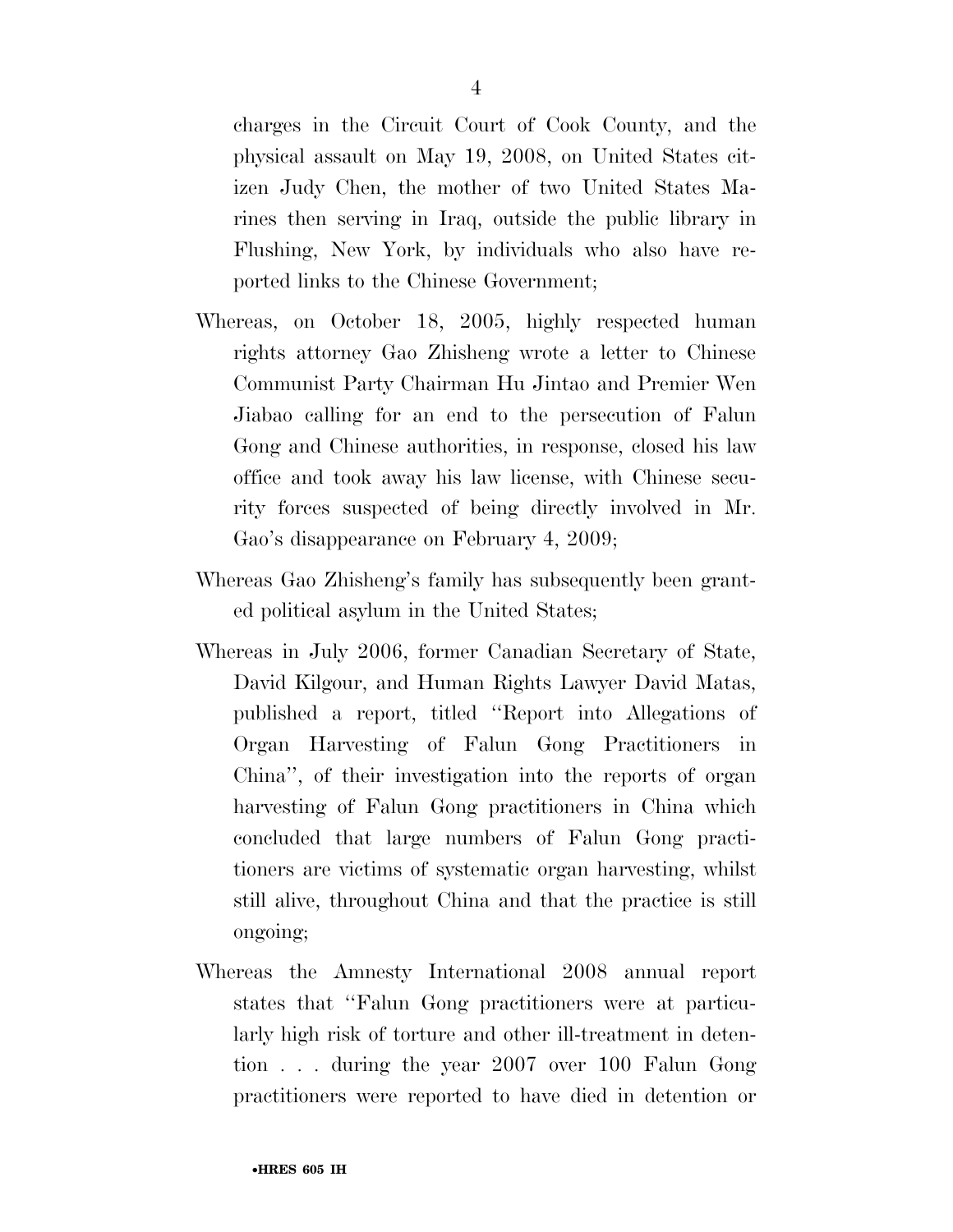shortly after release as a result of torture, denial of food or medical treatment, and other forms of ill-treatment.'';

- Whereas, according to the 2008 Department of State's Human Rights Report on China, ''Some foreign observers estimated that Falun Gong adherents constituted at least half of the  $250,000$  officially recorded inmates in re-education through labor (RTL) camps, while Falun Gong sources overseas placed the number even higher.";
- Whereas, according to the 2008 Annual Report of the Congressional-Executive Commission on China, ''The (Chinese) central government intensified its nine-year campaign of persecution against Falun Gong practitioners in the months leading up to the 2008 Beijing Summer Olympic Games.'';
- Whereas, according to the Falun Gong Human Rights Working Group report of March 6, 2009, ''in April 2007, a secret document of the Public Security Bureau listed Falun Gong among 11 groups that were to be monitored and prohibited from attending the Olympics, in February 2008, the Beijing Organizing Committee for the Games of the XXIX Olympiad issued an internal instruction to 'strictly monitor and control Falun Gong' '', and subsequently ''over 10,000 Falun Gong practitioners were arrested in the name of the Beijing Olympics' security.'';
- Whereas Falun Gong-related websites remain among the most systematically and hermetically blocked by China's internet firewall, clearly demonstrating the paranoia and hostility directed against Falun Gong by China's communist leaders; and
- Whereas the Falun Dafa Information Center received reports of over 8,000 practitioners having been detained in 2008,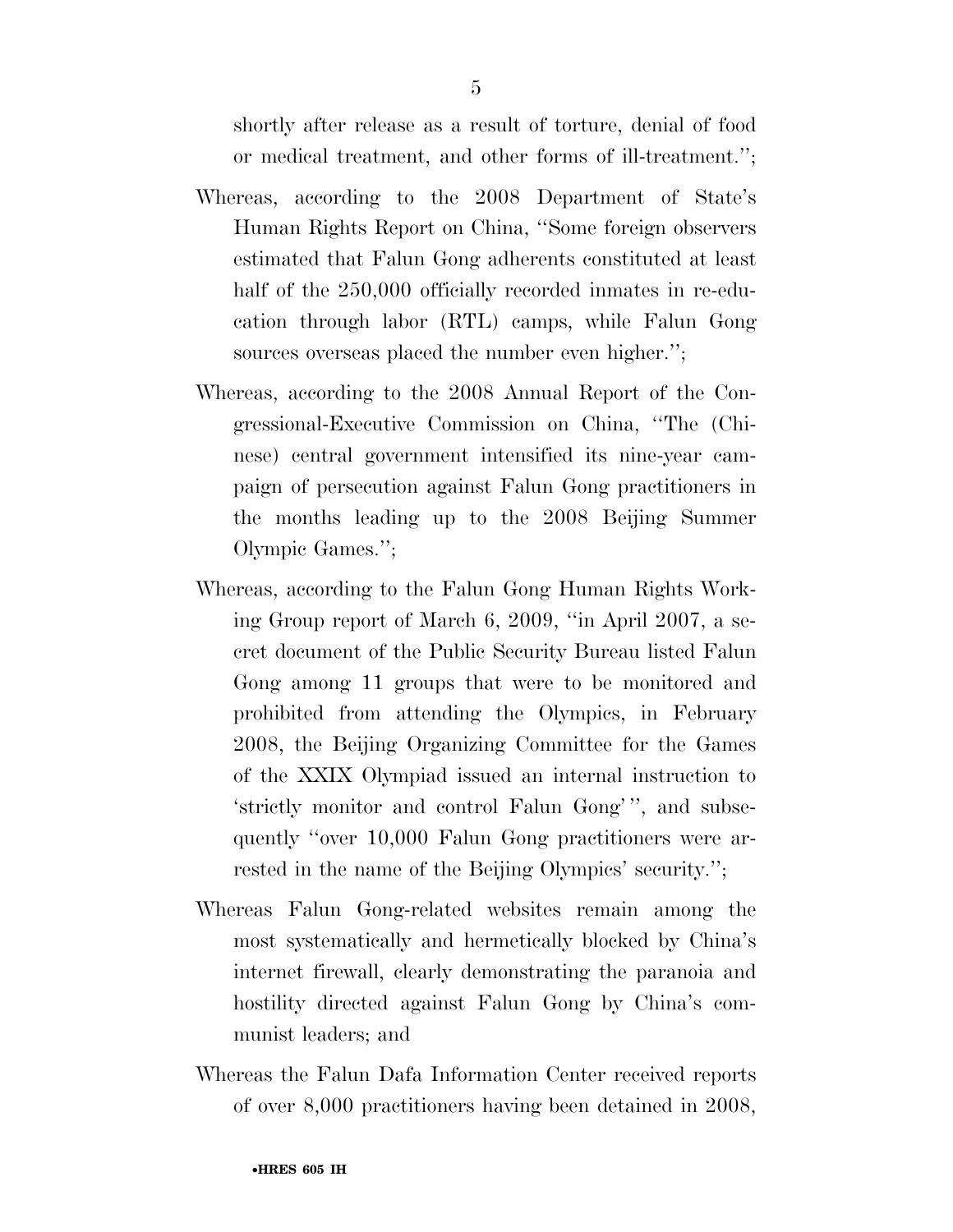with numerous reports of death from torture or other abuse while in custody: Now, therefore, be it

- *Resolved,* That the House of Representatives—
- (1) expresses sympathy to Falun Gong practi- tioners and their family members who have suffered persecution, intimidation, imprisonment, torture, and even death for the past decade solely because of adherence to their personal beliefs;

 (2) calls upon the Government of the People's Republic of China to immediately cease and desist from its campaign to persecute, intimidate, im- prison, and torture Falun Gong practitioners, to im- mediately abolish the 6–10 office, an extrajudicial security apparatus given the mandate to ''eradicate'' Falun Gong, and to immediately release Falun Gong practitioners, detained solely for their beliefs, from prisons and re-education through labor (RTL) camps, including those practitioners who are the rel- atives of United States citizens and permanent resi-dents;

 (3) calls upon the Government of the People's Republic of China to end all harassment and intimi- dation within the borders of the United States of Falun Gong practitioners and to end all interference in their exercise of rights guaranteed under the